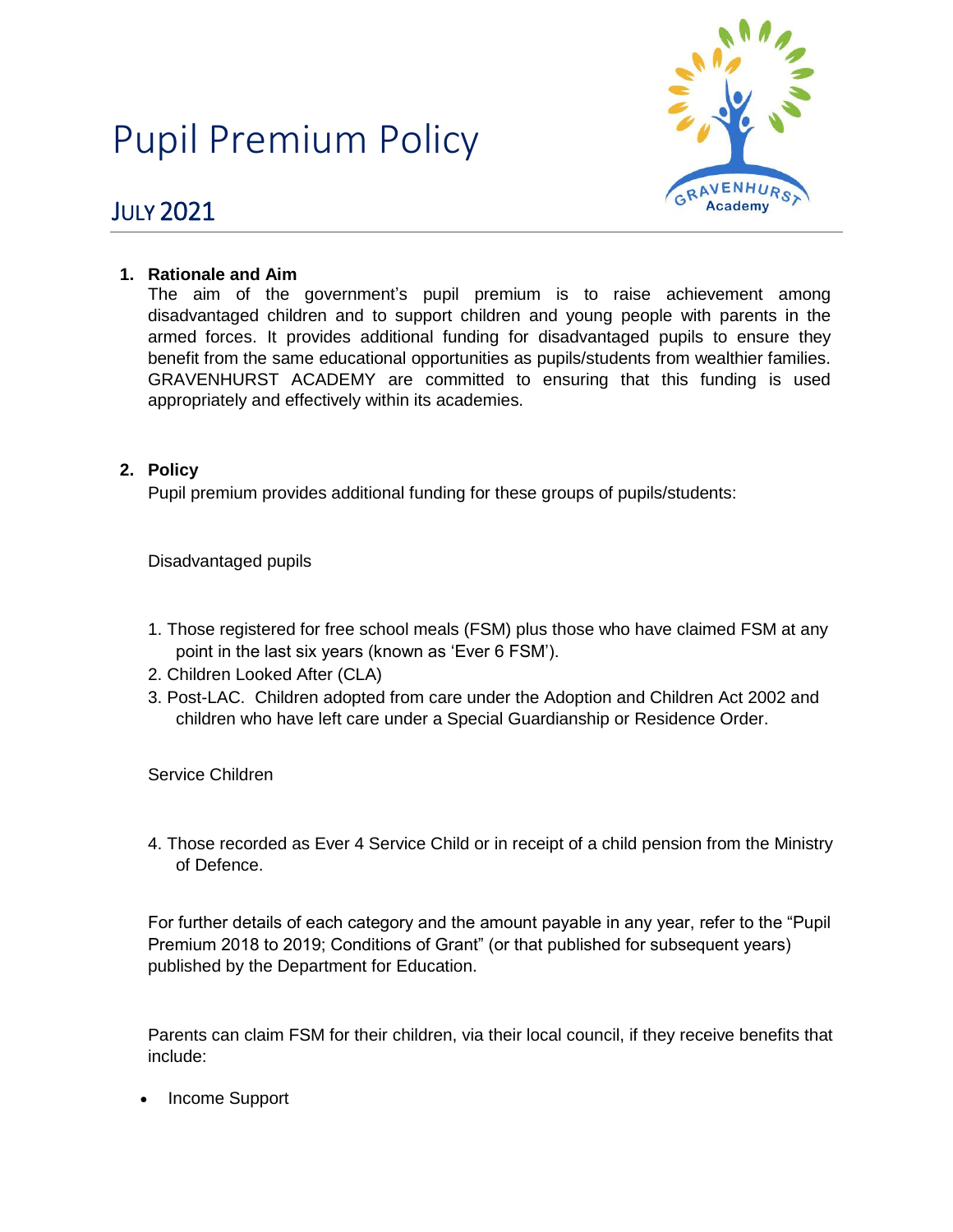- Income-based Jobseekers Allowance
- Income-related Employment and Support Allowance
- Support under Part VI of the Immigration and Asylum Act 1999
- the guaranteed element of State Pension Credit
- Child Tax Credit (provided you're not also entitled to Working Tax Credit and have an annual gross income of no more than £16,190)
- Working Tax Credit run-on paid for 4 weeks after you stop qualifying for Working Tax **Credit**
- Universal Credit

Children who get any of the above benefits in their own right (ie they get benefits payments directly, instead of through a parent or guardian) can also get free school meals.

GRAVENHURST ACADEMY aim to use the additional funding to:

- Provide support to improve the progress and raise the achievement for these pupils/students.Narrow and close the gap between the achievement of these pupils/students and their peers.
- Increase social mobility.
- Make a significant impact on pupils/students' education and lives.
- Address any underlying inequalities between children eligible for pupil premium and others.

GRAVENHURST ACADEMY has a designated person in partnership with the Principal who is responsible for pupil premium and its allocation. This is the SENCo.

GRAVENHURST ACADEMY academies will ensure the effectiveness by:

- Clearly identifying pupil premium within the budget.
- The designated responsible person or Principal in consultation with local governors and staff, will decide how the pupil premium is spent for the benefit of the entitled pupils/students. Funding will be allocated following a needs analysis which will identify priority groups or individuals.
- In making provision for socially disadvantaged pupils/students, GRAVENHURST ACADEMY recognise that not all pupils/students who receive free school meals will be socially disadvantaged or underachieving. GRAVENHURST ACADEMY also recognise that not all pupils/students who are socially disadvantaged are registered or qualify for free school meals. GRAVENHURST ACADEMY therefore reserve the right to allocate the pupil premium funding to support any groups of pupils/students the individual academy has legitimately identified as being socially disadvantaged.
- Assessing what additional provision should be made for the individual pupils/students.

Examples of strategies academies may use include: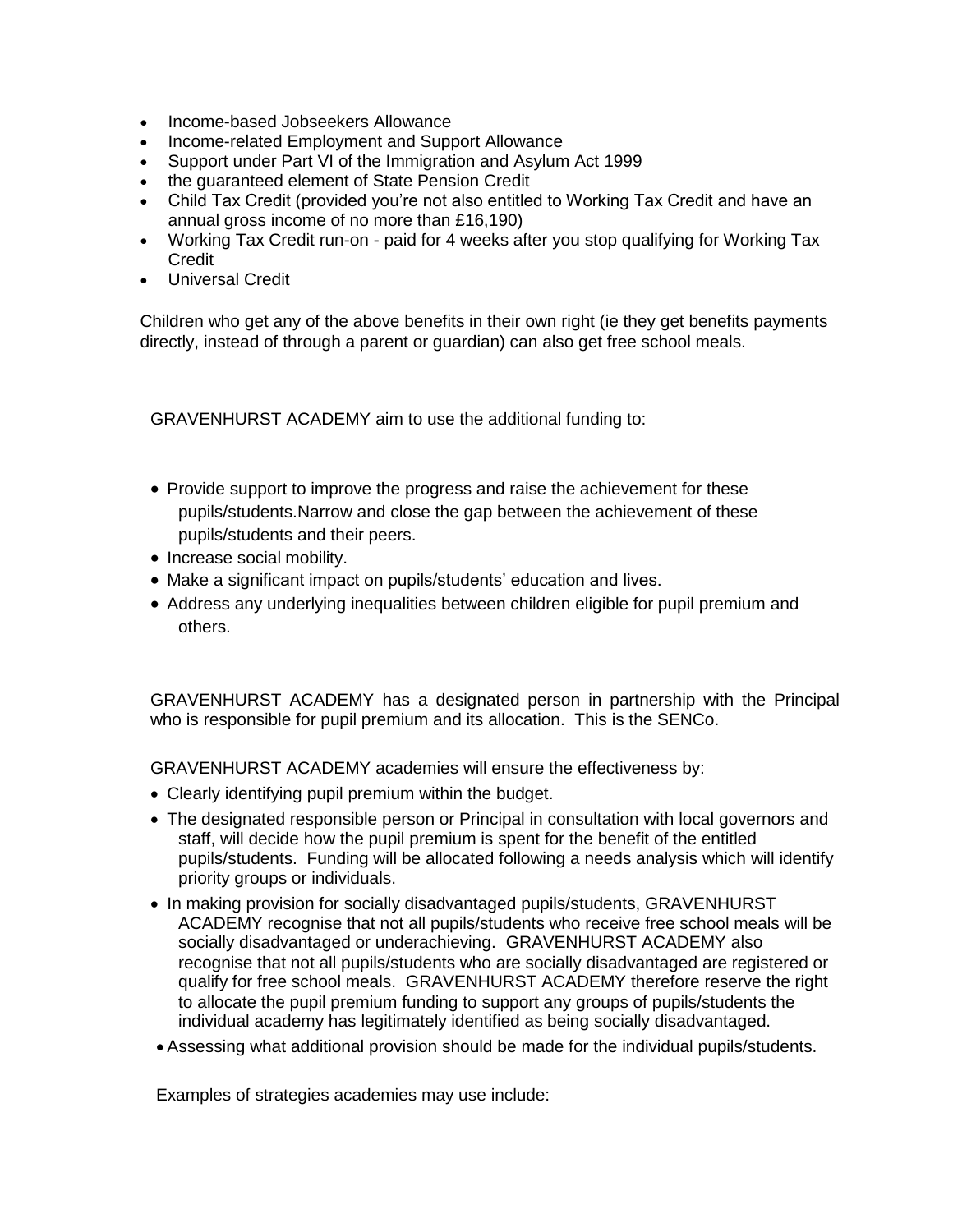- Staffing costs specifically to support learning and progress eg. TA, HLTA, 1:1 English or maths tuition, counselling services.
- Support with one off costs such as uniform, equipment, necessary educational visits and other educational visits.
- The Education Endownment Foundation, working with the Sutton Trust produce a Teaching and Learning Toolkit that is a very useful source of evidence-based information on effective intervention.

#### **Appeals**

Any appeals against this policy should be made through GRAVENHURST ACADEMY's Parental Complaints Policy.

#### **3. Monitoring and Evaluation**

Academies are free to decide how to spend their pupil premium but are accountable for the impact this has on the targeted group through:

- Data which show the performance of disadvantaged pupils/students compared with their peers.
- The Ofsted inspection framework under which inspectors focus on the attainment of pupil/student groups, in particular those who attract the pupil premium.
- The reports for parents that schools now have to publish online from Sept 2012 that is required to identify; *the amount of the school's allocation from the PP grant in respect of the current academic year; details of how it is intended that the allocation will be spent; details of how the previous academic year's allocation was spent, and the effect of this expenditure on the educational attainment of those pupils at the school in respect of whom grant funding was allocated*. (**The School Information (England) (Amendment) Regulations 2012).** As allocations are not known until the latter part of the academic year, academies should report on the funding up to the end of the financial year and update it when all figures become available.

The designated person responsible for pupil premium in each academy will monitor, evaluate and review the impact of the strategies put into place through the funding to ensure that the academy can show the value that has been added to the education of the entitled children.

The designated responsible person or Principal will report to the local governing body and parents on how effective the intervention has been in achieving its aims, including publishing online information about how the premium has been used. The report to the local governing body should include:

- The progress made towards closing the gap, by year group, for disadvantaged pupils/students.
- An outline of the provision made during the term since the last report.
- An evaluation of the cost effectiveness, in terms of the progress made by the pupils/students receiving a particular provision, when compared with other forms of support.

Governors will ensure that GRAVENHURST ACADEMY implements this policy and has adequate systems in place to monitor its effectiveness.